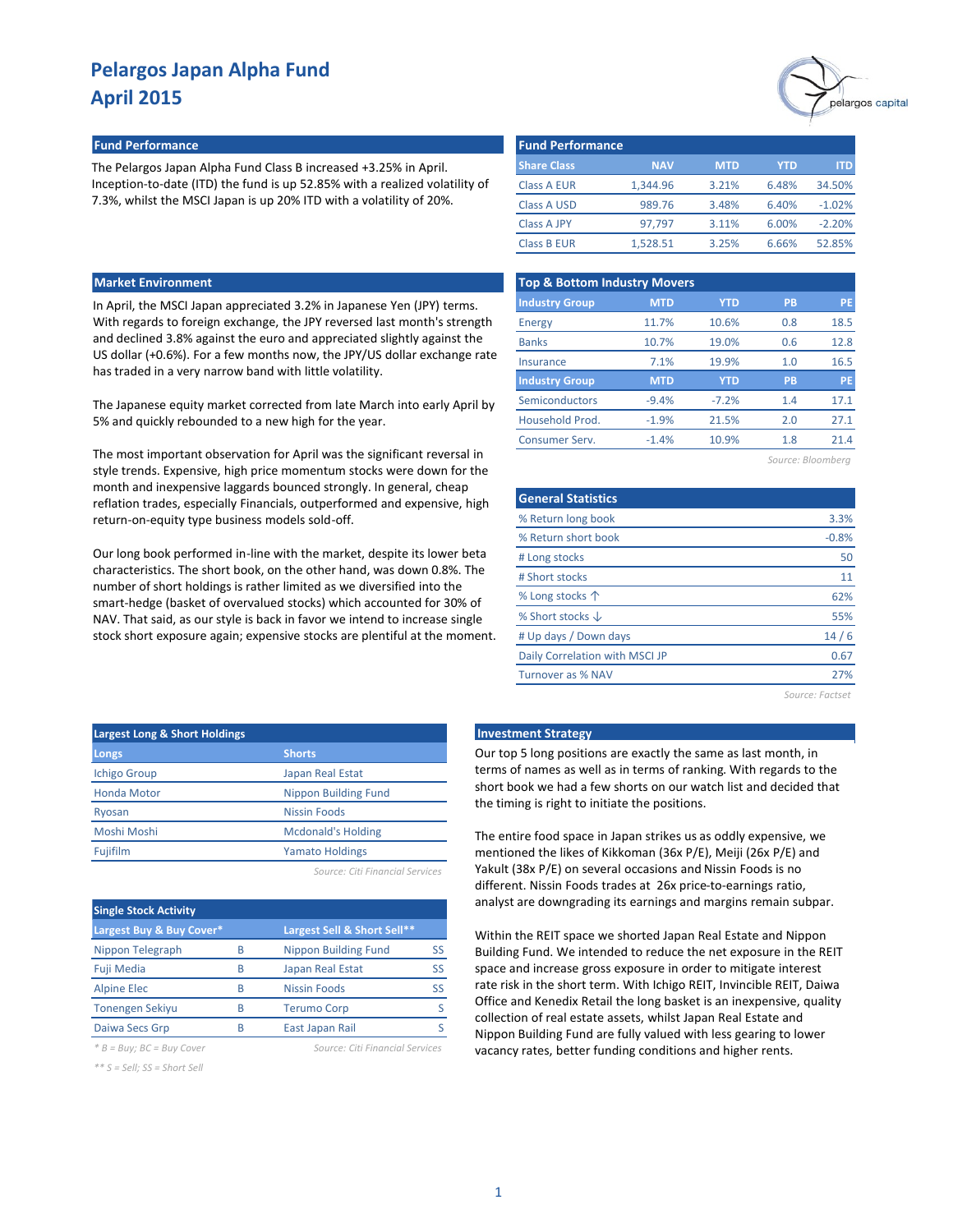#### **Investment Strategy Top Gainers & Losers**

Takara Leben stock continued its stellar run, appreciating another 14% in the month of April. The stock trades at 11x P/E however its P/B is 2.7x but with a return-on-equity of 20%. The most recent price appreciation is related to the company's solar exposure. The management considers an IPO of its solar assets into a REIT, reallocating the proceeds to buy backs Takara Leben stocks and invest in its successful condominium business.

Alpine contributed 30bps, we have been involved in Alpine's stock for the past 5 years and despite its stock quadrupling from 2012 lows there is still considerable value left.

Ichigo appreciated another 5.4% in April and has rallied 44% from January lows. The company presented good numbers mid April, with more to come.

Losses were minor in April, Ryosan continued to pull back another 3% after the 20% price spike in February. We remain confident in its upside potential and are looking forward to meeting the company again soon.

A few minor adjustments with regards to sector exposure; the overall net exposure was reduced and with that the biggest net reduction occurred in Industrials, from 15% down to 10%.

| <b>Value Factor Performance*</b> |      |               |      |         |       |      |  |  |  |
|----------------------------------|------|---------------|------|---------|-------|------|--|--|--|
|                                  | P/E  | EV/EBITDA P/B |      | Div Yld | EV/IC | FCF. |  |  |  |
| <b>MTD</b>                       | 3.5% | 2.5%          | 4.6% | 27%     | 39%   | 0.7% |  |  |  |
| <b>YTD</b>                       | 1 9% | 4.8%          | 3.5% | 4 8%    | 3.3%  | 4.0% |  |  |  |







*Source: Factset\**



| <b>Gainers</b>      | $CTR*$ | <b>Losers</b>      | $CTR*$  |
|---------------------|--------|--------------------|---------|
| <b>Takara Leben</b> | 0.4%   | <b>Ichigo REIT</b> | $-0.2%$ |
| <b>Alpine Elec</b>  | 0.3%   | Ryosan             | $-0.1%$ |
| <b>Ichigo Group</b> | 0.3%   | Acom               | $-0.1%$ |
| <b>Honda Motor</b>  | 0.2%   | Chiyoda Co         | $-0.1%$ |
| East Japan Rail     | 0.2%   | <b>Fuji Media</b>  | $-0.1%$ |

*\*CTR = Contribution Source: Factset*



*Source: UBS PAS*

#### **Style Performance**

On a daily basis we track numerous style factors based on our proprietary quant model, this helps us to detect misallocation and helps our understanding of style trends and investor's behavior in Japan.

The chart on the left shows how significant last month's value performance actually was. All value factors were positive and all value factors are now positive for the year. Price-to-book (P/B) outperformed the other value components and earnings revisions (not shown here) massively underperformed.

In our opinion, the April value performance confirms a trend change and value is well positioned to continue its strong performance.

The decay of the value performance per quintile is rather systematic. Quintile 1 did better than quintile 2 and the basket with the most expensive stocks (Q5) performed worst.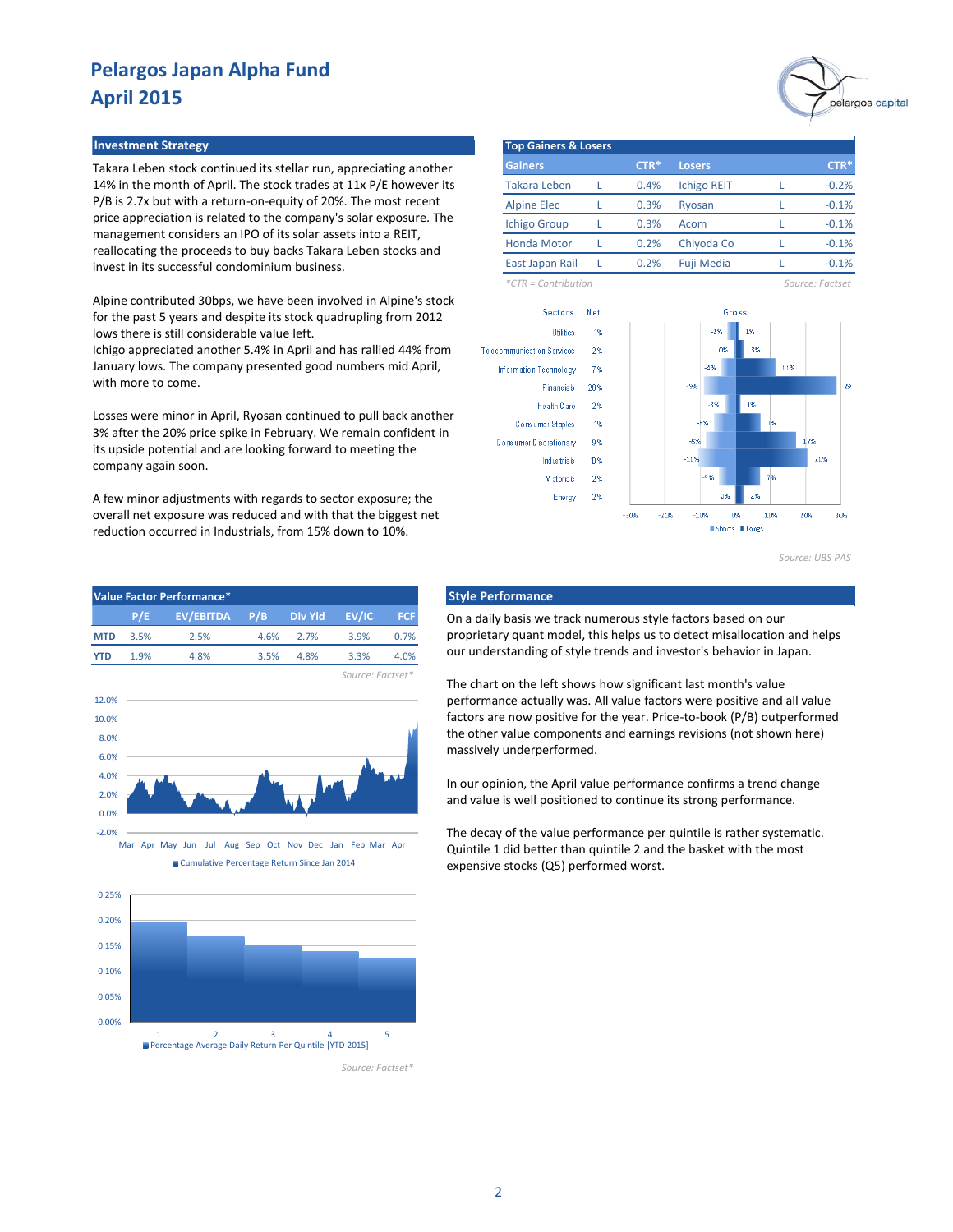# pelargos capital

#### **Risk Measurement and Management**

The chart below shows the rolling 12-month net and gross exposure for the fund. The gross exposure continues to be rather stable in a range between 130-160%. The gross exposure decreased somewhat together with the net exposure.

At the end of April, the net exposure stood at 47% and the gross exposure at 156%. As a result the ex-ante volatility declined from 11.1% to 9.1%. Due to our good performance over the past few months the price momentum exposure has increased. That said, the net exposure is highly stock specific and we refrain from owning crowded, expensive, high momentum trades. We still observe plenty of days on which our net exposure is negatively correlated with the market despite the significant net exposure.



| <b>Fund Overview</b>   |       |                       |
|------------------------|-------|-----------------------|
|                        | Long  | <b>Short</b>          |
| Price to Earnings (PE) | 17.5  | 72.1                  |
| <b>EV/EBITDA</b>       | 5.4   | 20.6                  |
| Price to Book (PB)     | 1.5   | 3.2                   |
| <b>Dividend Yield</b>  | 1.8   | 1.5                   |
| EV/IC                  | 1.0   | 2.4                   |
| 1 month momentum       | 3.4   | $-2.3$                |
| 6 month momentum       | 19.1  | 11.1                  |
| 9 month momentum       | 30.9  | 18.0                  |
| Earnings momentum (1M) | 1.9   | $-6.9$                |
| Earnings momentum (3M) | 6.2   | $-0.5$                |
| <b>CFROI</b>           | 5.7%  | 7.8%                  |
| Cash/MarketValue       | 43.2% | 16.7%                 |
|                        |       | Source: Factset       |
| <b>Style Exposure</b>  |       |                       |
|                        | 1.000 | $Ch$ <sub>n</sub> $H$ |

| 1.0   | 0.9   |
|-------|-------|
| 15.8% | 14.7% |
| 10.00 | 74.00 |
|       |       |

*Source: UBS PAS*

| <b>Risk Statistics Delta Adjusted</b>  |      |
|----------------------------------------|------|
| Volatility (ex-ante; 1yr daily data)   | 9.1% |
| Volatility (ex-ante; 5yr monthly data) | 9.7% |
| Var (99%, 5 days)                      | 2.7% |
| Beta (ex-ante)                         | 0.BJ |

*Source: Citi Financial Services\* Source: GS and UBS PAS*

#### **Outlook**

#### *Strategic Framework - Outlook 1st half of 201*5

The VAT hike in 2014 increased real economic volatility and distorted underlying fundamentals. The Japanese equity market was very directional; large cap, weak Yen beneficiaries and REITs performed very well, whilst valuations did not really matter. 2014 was all about price momentum in combination with earnings revisions. This rather one dimensional behavior was exacerbated by the BOJ's aggressive intervention. The BOJ, and for that matter the FED and ECB, continue to distort market prices and price signals in general. The reason why capitalism used to work and enabled tremendous wealth creation is due to the very importance of price signaling. Price fluctuations due to constraints, be it oversupply or excessive demand, creates incentives for economic agents to correct for it. If at the very core, the price of money is distorted, everything is distorted and unintended consequences will (not 'might') arise. Despite all the fear mongering about the Japanese government debt, the 10-year JGB is trading at close to 30bps. 0.3% p.a. for the next 10 years just does not make any sense. The system is broken and central bankers are desperately trying to fix it. In the process of driving yields down even further, central banks are crowding out collateral from an already weak financial system. Good luck with all that. Admittedly, it is difficult to make sense of all of this, but one thing is for sure, the perceived stability and engineered suppression of volatility will have unintended consequences as central bankers can not control all prices all the time. One of these unintended consequences is the US dollar bull market which started in mid 2014. Most likely the US dollar strength will pause at some point, but when it reaccelerates markets will challenge central banks to open the magic tool box once again.

#### *Tactical assessment – Outlook May 2015*

Simple market neutral value investing had a tough time in Japan for the past 5 years. Post the crisis quality outperformed and in 2012 all assets were extremely inexpensive. With the multi-year reversal in the Japanese Yen and ensuing BOJ intervention, price momentum and earnings revisions performed very well. It seems early days, however in our opinion the dispersion within the Japanese market between the cheapest and the dearest was at multi-year extremes and that rubber band was stretched too far and needs to further revert. The value outperformance was quite extreme in April and a period of stabilization can be expected. Nevertheless, investors are still too complacent with regards to the corporate governance changes occurring in Japan. The train has left the station, the Japanese will follow other developed market in terms of corporate governance and shareholder return improvement is not in the price yet (at least for most of our long stocks).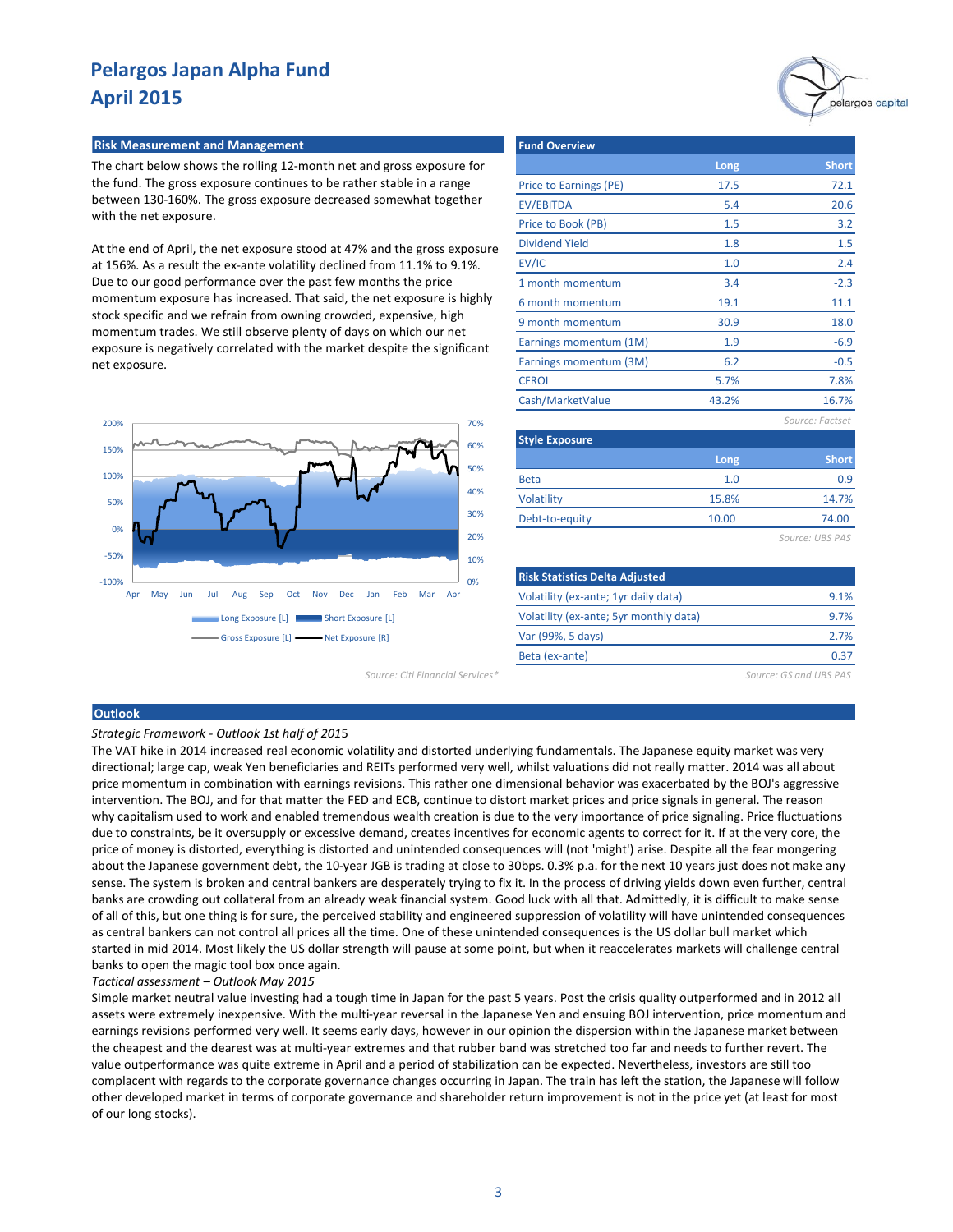

| <b>Historic Fund Performance (Monthly)</b> |            |            |          |          |            |            |          |          |          |          |            |            |
|--------------------------------------------|------------|------------|----------|----------|------------|------------|----------|----------|----------|----------|------------|------------|
|                                            | <b>Jan</b> | <b>Feb</b> | Mar      | Apr      | <b>May</b> | <b>Jun</b> | Jul      | Aug      | Sep      | Oct      | <b>Nov</b> | <b>Dec</b> |
| <b>Class A EUR</b>                         |            |            |          |          |            |            |          |          |          |          |            |            |
| 2015                                       | $-1.28%$   | 4.85%      | $-0.32%$ | 3.21%    |            |            |          |          |          |          |            |            |
| 2014                                       | $-3.21%$   | $-0.64%$   | $-0.59%$ | $-1.03%$ | $-2.28%$   | 1.40%      | 0.19%    | $-0.64%$ | 2.01%    | $-1.94%$ | $-1.28%$   | 0.92%      |
| 2013                                       | 4.99%      | $-0.58%$   | 6.55%    | 6.10%    | $-1.05%$   | $-0.78%$   | 0.26%    | $-0.91%$ | 1.08%    | $-0.79%$ | 1.35%      | 1.61%      |
| 2012                                       | $-1.43%$   | 3.77%      | 1.31%    | $-1.26%$ | $-3.88%$   | 1.72%      | 0.79%    | 0.89%    | 1.28%    | 0.54%    | 2.53%      | 3.78%      |
| 2011                                       | 0.84%      | $-0.06%$   | $-1.56%$ | 0.10%    | $-0.19%$   | 0.38%      | $-0.01%$ | $-3.68%$ | 0.64%    | $-0.41%$ | $-2.64%$   | 1.64%      |
| 2010                                       | 0.65%      | $-0.25%$   | 3.27%    | 3.16%    | $-2.71%$   | $-1.27%$   | 1.12%    | $-0.39%$ | 0.82%    | 1.03%    | 1.28%      | 1.75%      |
| 2009                                       | 0.35%      | 1.62%      | $-0.76%$ | $-0.71%$ | 0.98%      | 1.03%      | $-1.84%$ | 2.07%    | $-1.61%$ | $-0.40%$ | $-3.37%$   | 3.19%      |
| <b>Class A USD</b>                         |            |            |          |          |            |            |          |          |          |          |            |            |
| 2015                                       | $-1.37%$   | 4.79%      | $-0.51%$ | 3.48%    |            |            |          |          |          |          |            |            |
| 2014                                       | $-3.16%$   | $-0.74%$   | $-0.68%$ | $-1.11%$ | $-2.26%$   | 1.30%      | 0.21%    | $-0.63%$ | 1.88%    | $-1.89%$ | $-1.36%$   | 0.92%      |
| 2013                                       |            |            |          |          |            |            | $-1.92%$ | $-1.15%$ | 1.29%    | $-1.04%$ | 1.58%      | 1.74%      |
| <b>Class A JPY</b>                         |            |            |          |          |            |            |          |          |          |          |            |            |
| 2015                                       | $-1.40%$   | 4.80%      | $-0.51%$ | 3.11%    |            |            |          |          |          |          |            |            |
| 2014                                       | $-3.24%$   | $-0.80%$   | $-0.71%$ | $-1.19%$ | $-2.27%$   | 1.26%      | 0.19%    | $-0.65%$ | 1.86%    | $-1.97%$ | $-1.60%$   | 0.87%      |
| 2013                                       |            |            |          |          |            |            | $-1.82%$ | $-1.26%$ | 1.23%    | $-1.06%$ | 1.59%      | 1.73%      |
| <b>Class B EUR</b>                         |            |            |          |          |            |            |          |          |          |          |            |            |
| 2015                                       | $-1.24%$   | 4.89%      | $-0.27%$ | 3.25%    |            |            |          |          |          |          |            |            |
| 2014                                       | $-3.16%$   | $-0.60%$   | $-0.56%$ | $-0.99%$ | $-2.24%$   | 1.44%      | 0.23%    | $-0.60%$ | 2.06%    | $-1.89%$ | $-1.24%$   | 0.96%      |
| 2013                                       | 5.35%      | $-0.58%$   | 6.98%    | 6.48%    | $-1.07%$   | $-0.78%$   | 0.31%    | $-0.92%$ | 1.18%    | $-0.80%$ | 1.46%      | 1.73%      |
| 2012                                       | $-1.38%$   | 3.81%      | 1.35%    | $-1.21%$ | $-3.83%$   | 1.76%      | 0.84%    | 0.93%    | 1.32%    | 0.58%    | 2.50%      | 4.06%      |
| 2011                                       | 0.93%      | $-0.03%$   | $-1.55%$ | 0.14%    | $-0.14%$   | 0.42%      | 0.03%    | $-3.63%$ | 0.69%    | $-0.38%$ | $-2.60%$   | 1.68%      |
| 2010                                       | 0.73%      | $-0.23%$   | 3.52%    | 3.39%    | $-2.83%$   | $-1.31%$   | 1.23%    | $-0.37%$ | 0.91%    | 1.13%    | 1.40%      | 1.89%      |
| 2009                                       | 2.07%      | 1.67%      | $-0.73%$ | $-0.67%$ | 1.34%      | 1.13%      | $-1.93%$ | 2.24%    | $-1.68%$ | $-0.39%$ | $-2.99%$   | 2.84%      |
| 2008                                       |            |            |          |          |            |            | 0.96%    | $-1.35%$ | 1.40%    | 3.44%    | 0.52%      | 1.39%      |

| <b>Historic Fund Performance (Yearly)</b> |       |          |        |        |          |       |       |       |  |
|-------------------------------------------|-------|----------|--------|--------|----------|-------|-------|-------|--|
|                                           | 2015  | 2014     | 2013   | 2012   | 2011     | 2010  | 2009  | 2008  |  |
| <b>Class A EUR</b>                        | 6.48% | $-6.99%$ | 18.86% | 10.24% | $-4.96%$ | 8.66% | 0.36% |       |  |
| <b>Class A USD</b>                        | 6.40% | $-7.38%$ | 0.43%  |        |          |       |       |       |  |
| <b>Class A JPY</b>                        | 6.00% | $-8.06%$ | 0.35%  |        |          |       |       |       |  |
| <b>Class B EUR</b>                        | 6.66% | $-6.52%$ | 20.57% | 10.95% | $-4.48%$ | 9.67% | 2.75% | 6.46% |  |

| <b>Fund Facts</b>                 |                               | <b>Fund Facts</b>                         |                                  |
|-----------------------------------|-------------------------------|-------------------------------------------|----------------------------------|
| <b>Investment Manager</b>         | <b>Pelargos Capital</b>       | <b>Fund Size in EUR</b>                   | €95,830,721                      |
| <b>Legal Status</b>               | <b>Fund for Joint Account</b> | <b>Fund Size in USD</b>                   | \$107,560,402                    |
| <b>Fiscal Status</b>              | <b>Tax Exempt</b>             | <b>Participations Outstanding Class A</b> | 436                              |
| <b>Dividend Policy</b>            | Reinvestment                  | <b>Participations Outstanding Class B</b> | 62,382                           |
| <b>Base Currency</b>              | <b>EUR</b>                    | <b>Minimum Subscription Class A</b>       | <b>EUR 10,000</b>                |
| <b>ISIN Class A EUR</b>           | NL0009051887                  | <b>Minimum Subscription Class B</b>       | EUR 10,000                       |
| <b>ISIN Class A USD</b>           | NL0010545570                  | <b>Dealing Day</b>                        | First business day of each month |
| <b>ISIN Class A JPY</b>           | NL0010545588                  | <b>Subscription</b>                       | Any dealing day                  |
| <b>ISIN Class B EUR</b>           | NL0001118015                  | <b>Redemption</b>                         | 20 business days notice          |
| <b>Inception Date Class A EUR</b> | January 2009                  | <b>Management Fee Class A</b>             | 1.5%                             |
| <b>Inception Date Class A USD</b> | <b>July 2013</b>              | <b>Management Fee Class B</b>             | 1.0%                             |
| <b>Inception Date Class A JPY</b> | <b>July 2013</b>              | <b>Performance Fee Class A</b>            | 20% subject to High Watermark    |
| <b>Inception Date Class B EUR</b> | <b>July 2008</b>              | <b>Performance Fee Class B</b>            | 15% subject to High Watermark    |
|                                   |                               | <b>Early Redemption Fee</b>               | max 1% (accrues to Fund)         |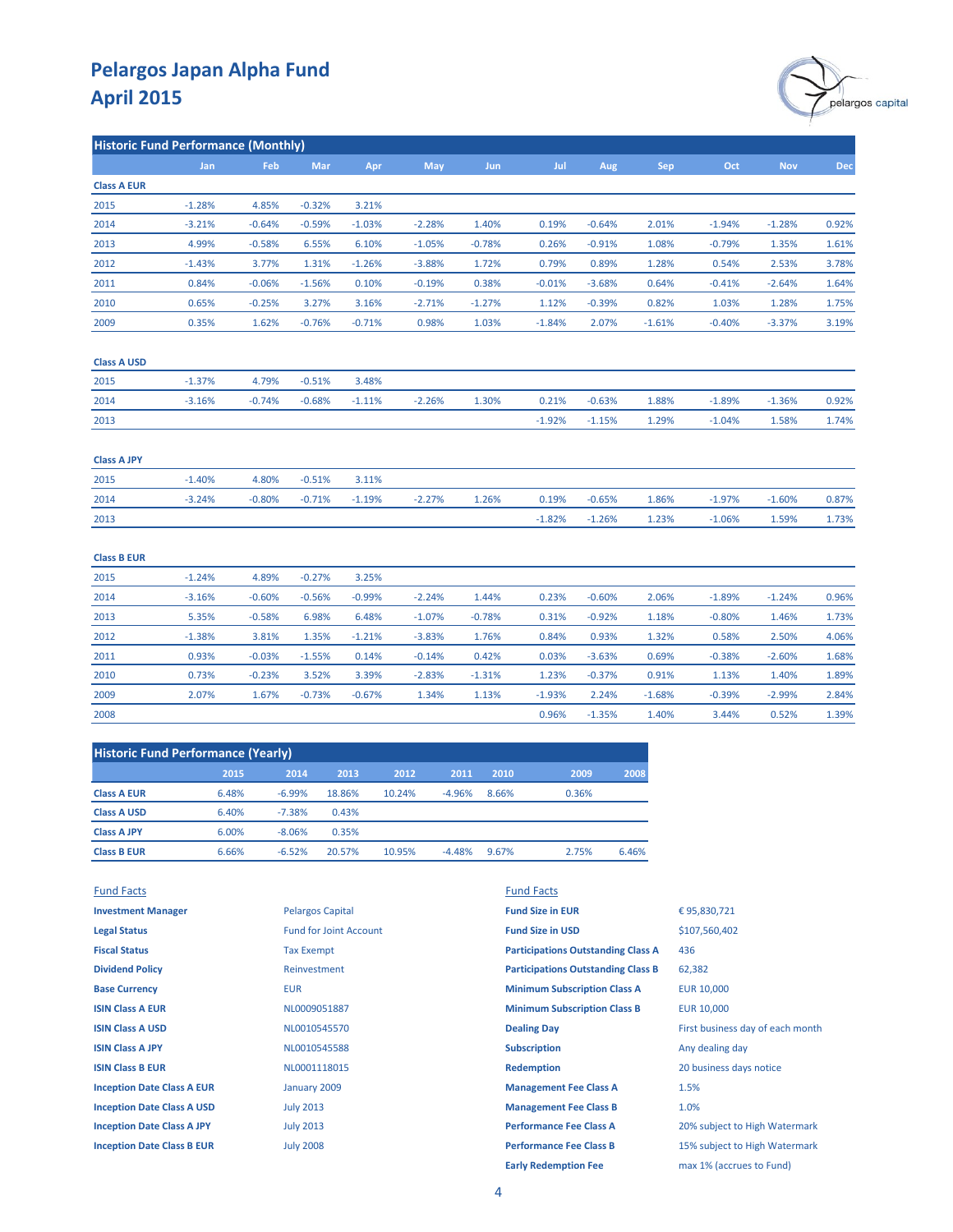#### **Company Facts Lock-up Class B** 1 year

**Investment Strategy** Equity Long/Short **Investment Style** Value with a twist **Investment Objective**

### € 244,115,323 \$273,995,039

Fund Description **Depositary** Citibank International Plc. Capital appreciation through investing in

long/short positions in Japanese securities

| <b>Firm AUM in EUR</b>    | € 244,115,323 |                          |                           |
|---------------------------|---------------|--------------------------|---------------------------|
| <b>Firm AUM in USD</b>    | \$273,995,039 | <b>Service Providers</b> |                           |
|                           |               | <b>Prime Brokers</b>     | <b>UBS AG, Goldman S</b>  |
| <b>Portfolio Managers</b> |               | <b>Administrator</b>     | Citibank Europe Plc.      |
| <b>Richard Dingemans</b>  |               | <b>Accountant</b>        | PricewaterhouseCo         |
| <b>Michael Kretschmer</b> |               | Legal                    | De Brauw Blackston        |
|                           |               | <b>Title Holder</b>      | <b>SGG Netherlands N.</b> |
|                           |               |                          |                           |

**UBS AG, Goldman Sachs International** Richard Dingemans **Accountant** PricewaterhouseCoopers Michael Kretschmer **Legal** De Brauw Blackstone Westbroek N.V. **SGG Netherlands N.V.** 

pelargos capital

#### Contact Details

WTC The Hague, Tower E 7th floor Prinses Margrietplantsoen 43 2595 AM, The Hague The Netherlands +31 (70) 7568030 [www.pelargoscapital.com](http://www.pelargoscapital.com/)

#### **Disclaimer**

Pelargos Capital B.V. has compiled this publication. Pelargos Capital B.V. is a management company and in that capacity avails of a license pursuant to section 2:65 of the Act on Financial Supervision of the Netherlands (Wft) as that section reads following the incorporation of the AIFM Directive in the Wft].

Although the information contained in this publication is composed with great care and although we always strive to ensure the accuracy, completeness and correctness of the information, imperfections due to human errors may occur, as a result of which presented data and calculations may vary. Therefore, no rights may be derived from the provided data and calculations. All information is provided "as is" and is subject to change without prior notice.

Pelargos Capital B.V. does not warrant the adequacy, accuracy or completeness of any information and expressly disclaims any liability for errors or omissions therein. The recipients of this publication are responsible for evaluating the accuracy, completeness or usefulness of this information.

The information contained in this publication does not constitute any recommendation, investment proposal, offer to provide a service, nor a solicitation to buy or sell any security or other investment product.

The publication of this information may be subject to restrictions imposed by law in some jurisdictions. Pelargos Capital B.V. requests any recipient of this publication to become acquainted with, and to observe, all restrictions. Pelargos Capital B.V. accepts no liability for infringement of such restrictions.

The recipient shall not distribute, forward or publish this information. No rights may be derived from the provided information, data and calculations. Also by risks inherent to this investment fund, the value of the investments may fluctuate. Past performance is no guarantee or guide to future performance.